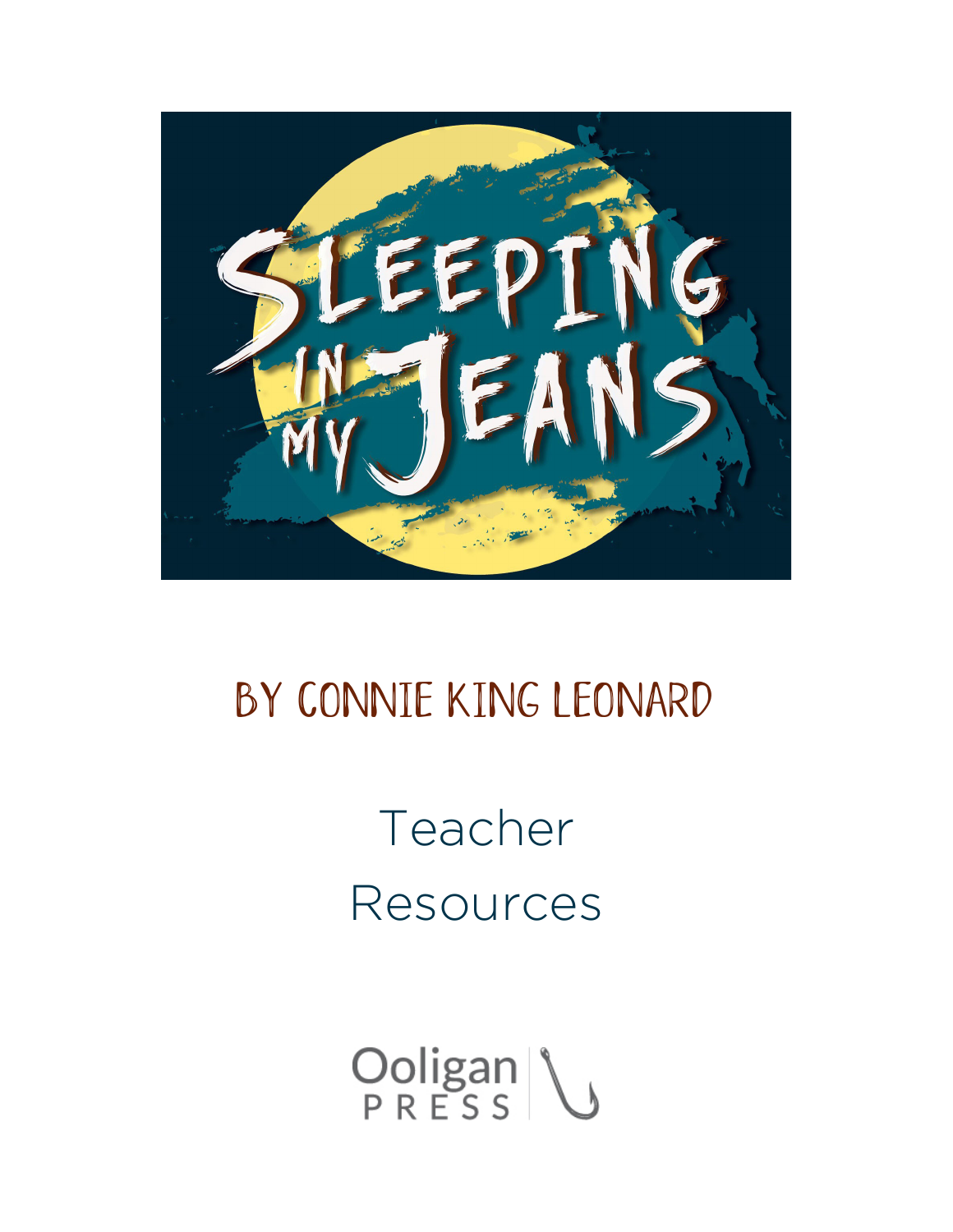# **CONTENTS**

| Chapter Questions for Discussion or Reading Journals: | $\overline{3}$ |
|-------------------------------------------------------|----------------|
| Mind Map:                                             | 6              |
| Ideas and Questions:                                  | 7              |
| Research and Graph:                                   | 7              |
| Research and Write:                                   | 8              |
| Survey:                                               | 8              |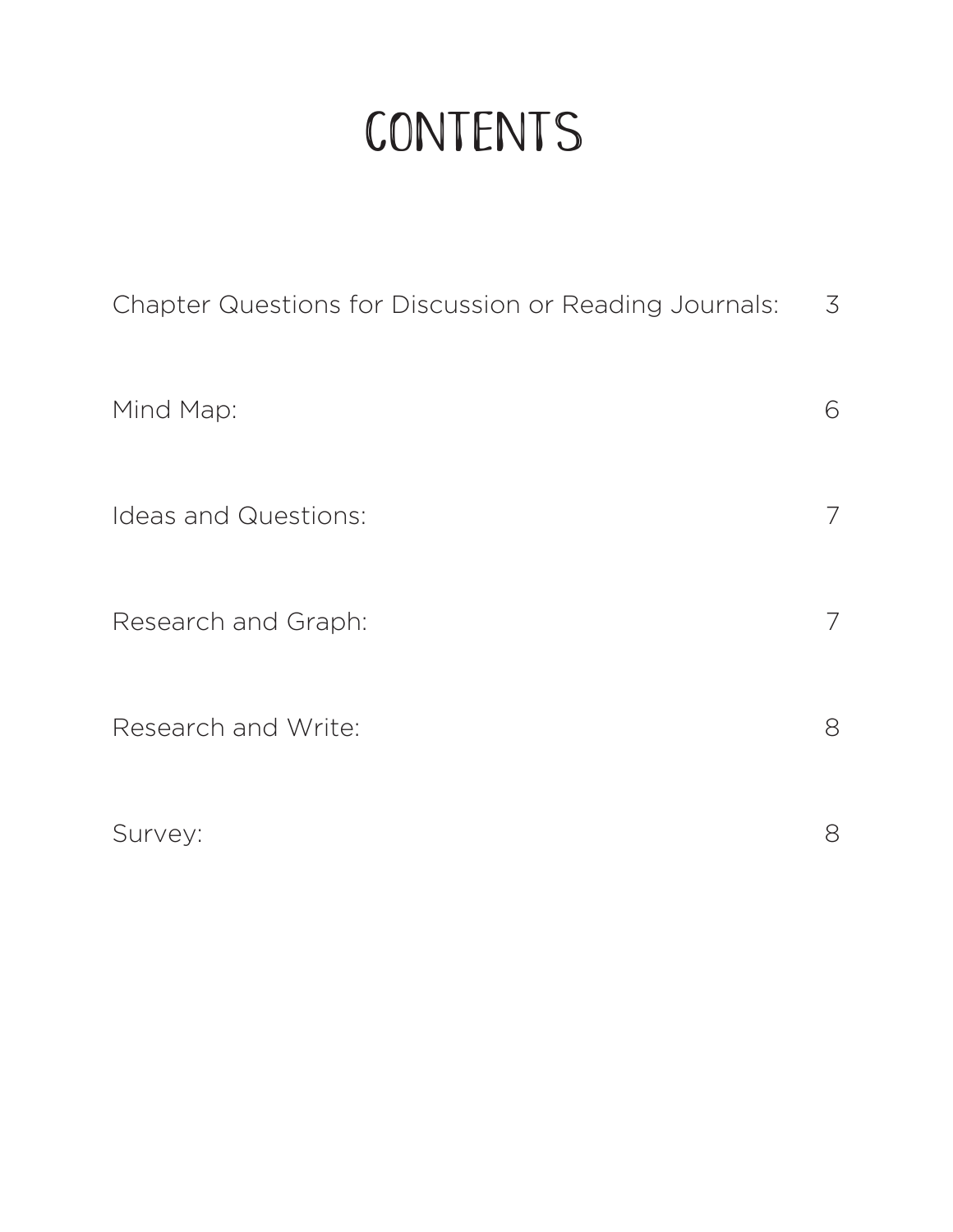## Chapter Questions for Discussion or Reading Journals:

#### Chapter 1:

Describe Mattie and her family. What are Mattie's goals? What are her mom's? Are they being realistic? What problems do you think would make it difficult for Mattie and her mom to reach their goals?

### Chapter 2:

Mattie's mom has had fights with Darren before, but this time she leaves him, even though the fight happens in the middle of the night? Why?

How does Mattie feel about spending the night sleeping in the car? How would you feel in the same situation?

### Chapter 3:

Mattie worries that people can tell she spent the night sleeping in her jeans. Are clothes as important in high school as Mattie seems to think?

Why isn't Mattie interested in Jack even though he is very handsome?

#### Chapter 4:

Why does Mattie's mom take Meg and Mattie to the Eugene City Library after school?

If you were in a similar situation, where would be a safe place for you to stay while your parent worked?

### Chapter 5:

Explain the English assignment Mattie is given and why she is so worried about it. What kind of technology do you need in order to do your homework? What would you do if you didn't have access to the tools you needed?

### Chapter 6:

Mattie is angry with her mom for not finding them an apartment. What are some of the reasons that make it hard to find housing?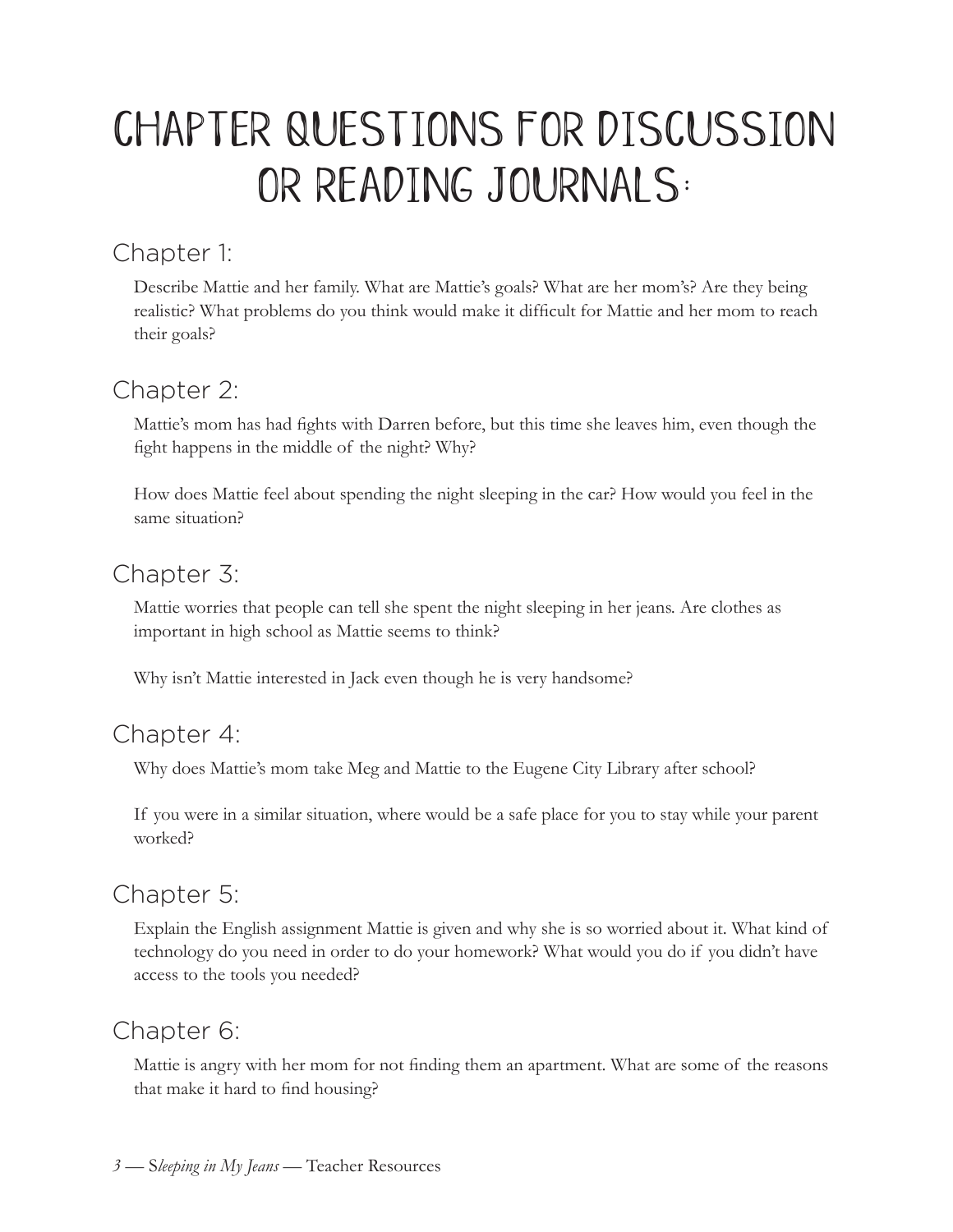#### Chapter 7:

Does your city or state have a large homeless population? Why or why not?

What do you think the police should do when they find people living in their car? What about when people sleep on the sidewalk, or pitch a tent in the park? What if your home was next to the park where people were camping?

#### Chapter 8:

Explain why Mattie is worried about falling for Jack. How do you think Jack feels when she keeps pushing him away?

#### Chapter 9:

Mattie doesn't want anyone to notice that she and Meg spend every night in the library, but she also wants her mom to park Ruby in the same place every night. Explain her reasons.

#### Chapter 10:

People don't want Mattie and her family parking in their neighborhood. Where should they go? What should they do?

#### Chapter 11:

What scares Mattie about the young man she meets in the magazine section in the library?

Do you think she was smart to pack up and leave so quickly, or was she being paranoid? Why?

#### Chapter 12:

Mattie continues to fear a relationship with Jack. What are some of the problems with high school relationships? How will those issues change when she and Jack get older?

#### Chapter 13:

Mattie and her family go through a terrifying experience in the office parking lot. Compare the problems with parking Ruby in a neighborhood with those of parking in the deserted parking lot.

#### Chapter 14:

Mattie and Meg get sad at the shopping mall. What does Mattie do to help chase away their depression?

Explain what people mean when they talk about the 'Haves' and the 'Have Nots.'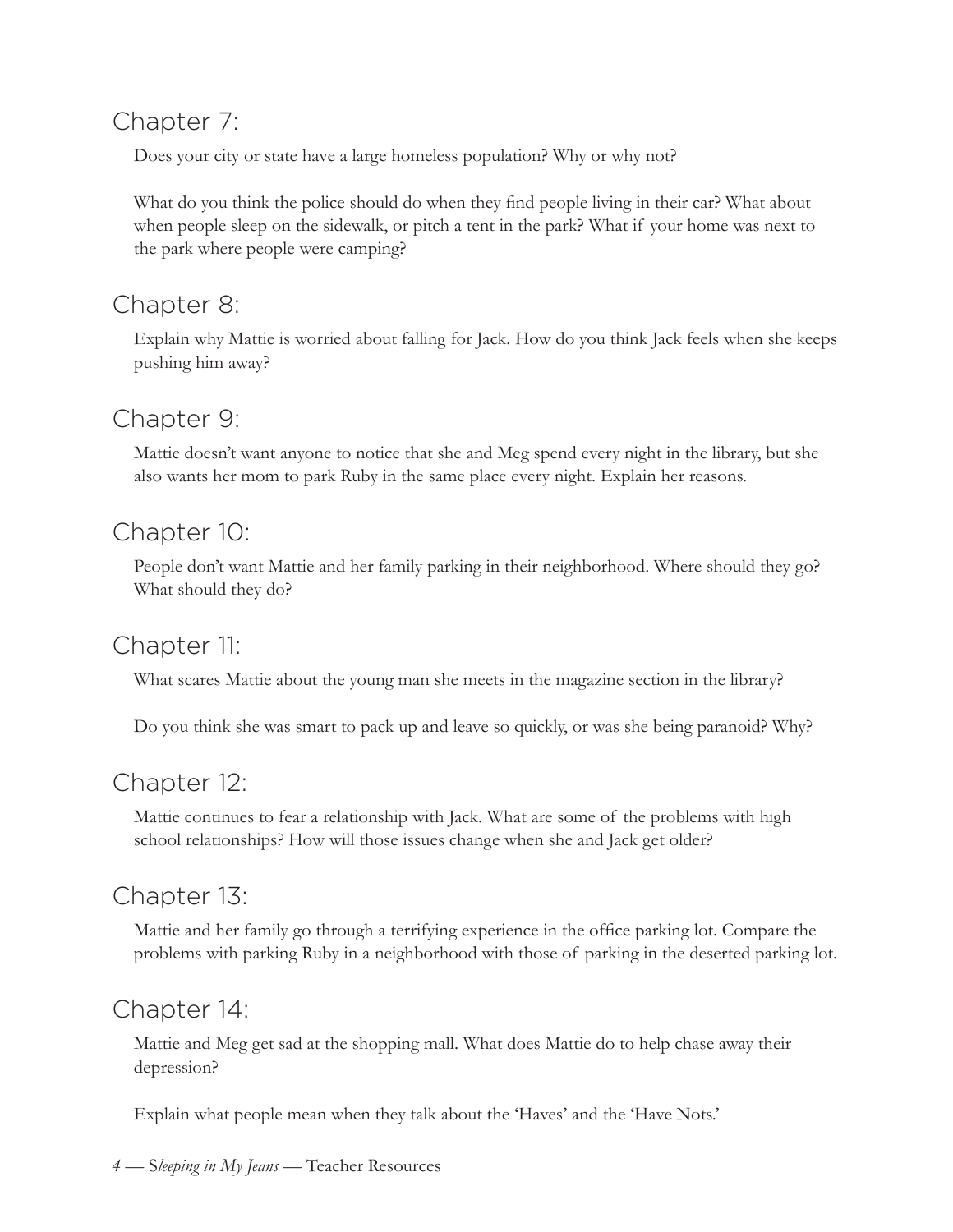#### Chapter 15:

What does the word *feral* mean? Why does Mattie use it to describe the teenagers?

Do you think Mattie should call Jack or the police, or try to find her mom by herself? Justify your answer.

#### Chapter 16:

Do you admire Mattie for trying to find her mom on her own? Why or why not?

#### Chapter 17:

Mattie is easily noticed in Eugene, Oregon because of her race. Would she be spotted so quickly if she were in another city in Oregon? What about another city in a different state? Explain.

#### Chapter 18:

What does *panhandling* mean? Have you seen adults panhandle? Teens? How do you feel about people who do it?

#### Chapter 19:

Hunger drives Mattie to grab a half-eaten Whopper out of a garbage can. Do you think this is a realistic scene? Have you ever seen people dig in garbage cans for things?

Do we have a problem with hunger in Oregon? How should we help people who do not have enough to eat?

#### Chapter 20:

How do you think Jack feels about Mattie being homeless? What makes you think that? How would you feel if your friend was homeless? What would you do for them?

#### Chapter 21:

Considering all you know about Mattie, what is it about Jack's family that she envies?

Do you think it is possible to envy other kids' family situations, yet love your own parents and siblings? Explain.

#### Chapter 22:

Mattie takes a terrible risk by going to the garage. Compare and contrast how the mechanic's appearance differs from her stereotype of him.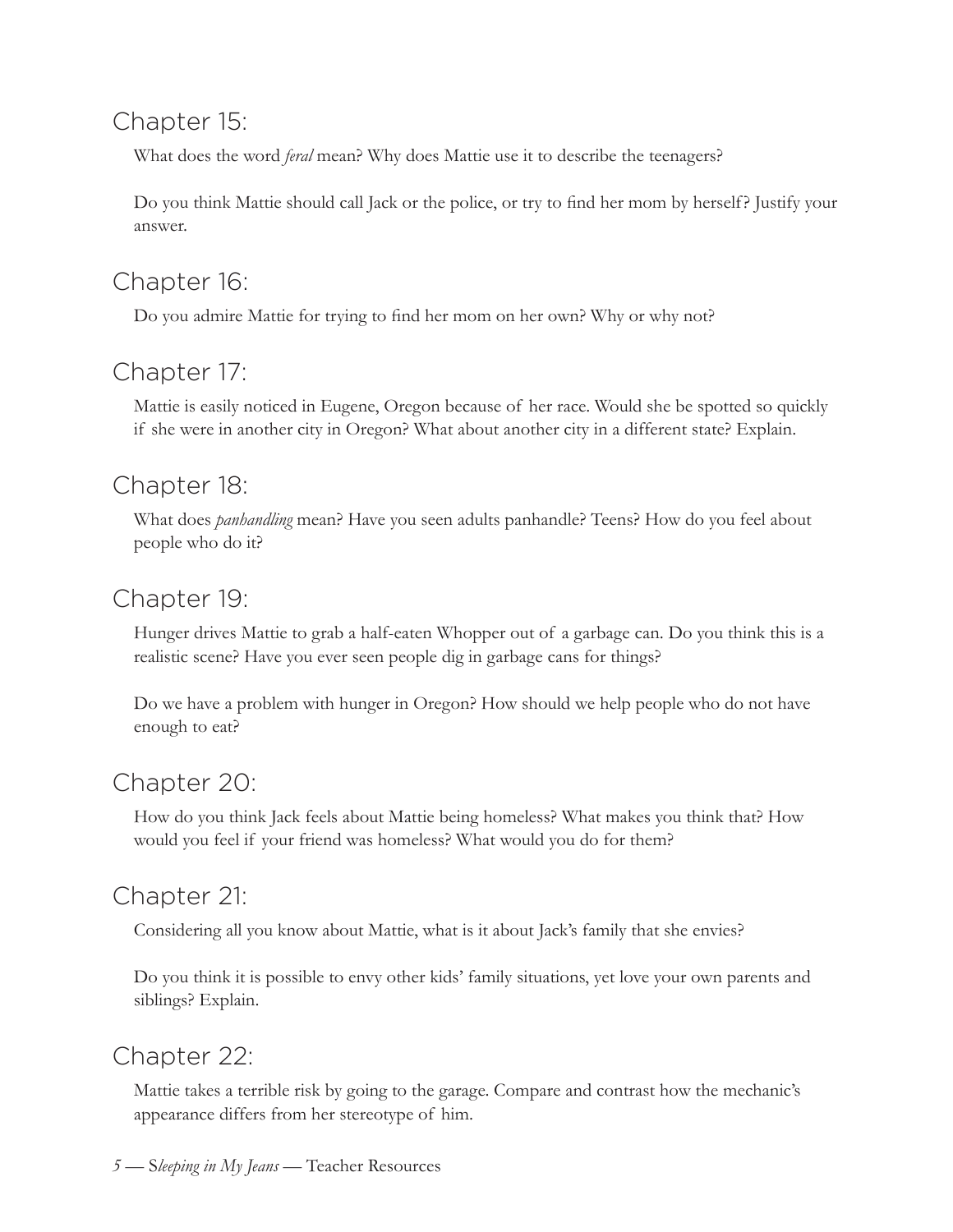Have you ever been fooled by a first impression, either positively or negatively? Explain if you feel comfortable.

#### Chapter 23:

#### **(For older students)**

Explain the difference between a pimp and a human trafficker, and how they relate to modern day slavery.

The mechanic describes himself as a businessman. What does he mean by that? Do you agree?

#### **(For younger students)**

As Mattie fights for her life, she clings to a ray of hope. Describe the safety precautions she puts into place.

#### Chapter 24:

What does it mean to be a hero/heroine? What does it mean to be brave?

Would you describe Mattie's quest to find her mom as heroic or brave? Why or why not?

#### Chapter 25:

Why do real world issues seem scarier than bad things in a fantasy story? List real world issues that scare or threaten you or other kids your age.

#### Chapter 26:

Again, Mattie insists on keeping her independence from Jack and won't take his offers of money or help. Is she too stubborn? Is keeping her independence the right thing to do? Explain.

### Mind Map:

Write "Mattie's Search" in the middle of a sheet of paper. Starting in the upper right corner and working clockwise, map Sunday's events as Mattie searches for her mom.

At each point on the mind map, critique Mattie's choices. Did she make the right decisions? Why or why not?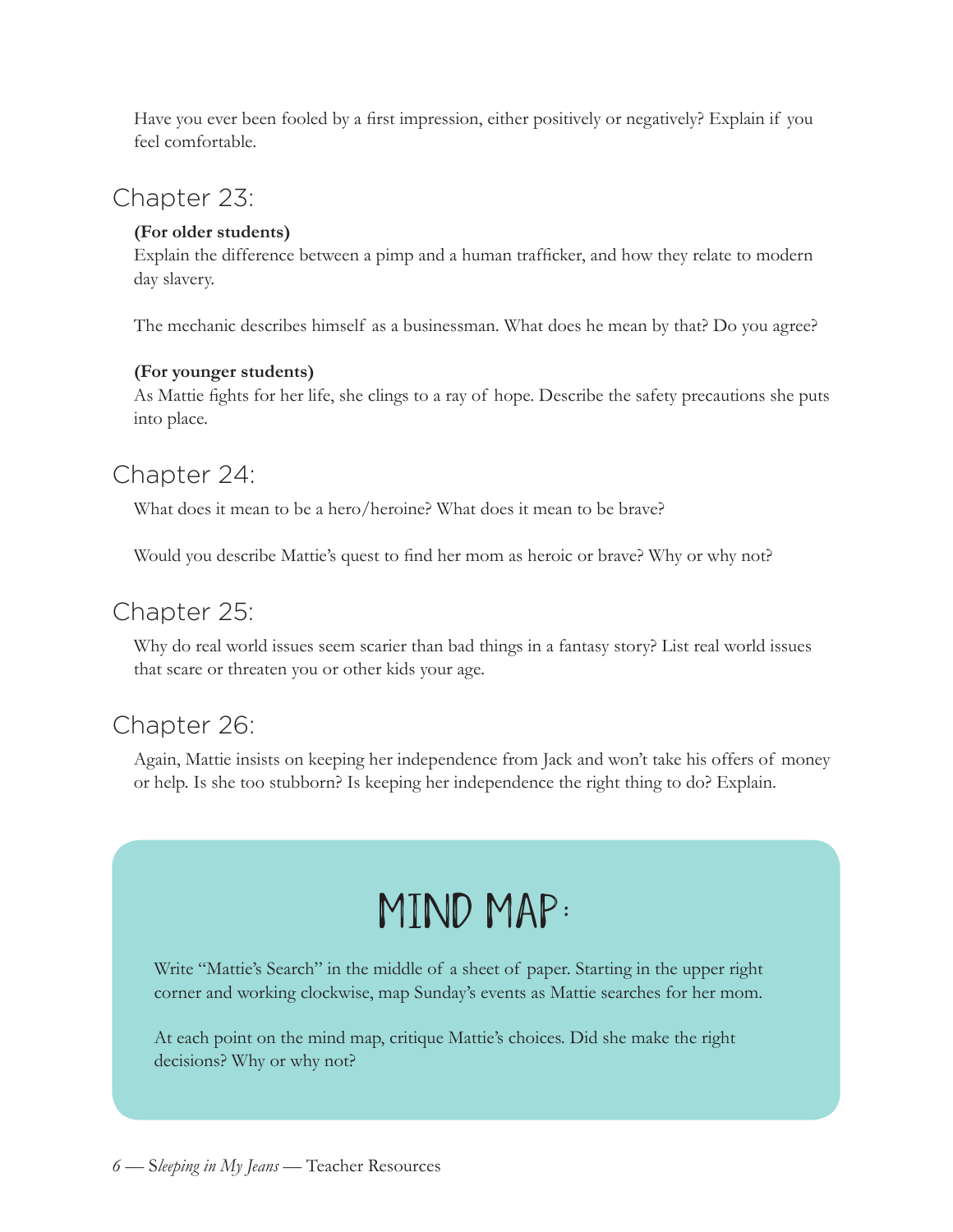# Ideas and Questions:

- Make a comparison chart of Mattie's strengths and weaknesses. Do the same for Jack.
- Looking back on the story, which incident was the scariest and what were you afraid was going to happen?
- Family is an important theme in this story. Draw and label your family members. What is the biggest difference between your family and Mattie's?
- The cover of a book should give us an idea of the story. What do you like about the cover of *Sleeping in my Jeans*? Design a new cover for the novel, with hints about the story and colors you think will be noticeable on a bookstore shelf.
- Do you like the ending of *Sleeping in my Jeans*? Why or why not? Write a new ending for the story.
- Pretend you are Jack, Meg, or Mom and rewrite an episode from their point of view.
- What do you think will happen to Mattie at the end of the story? Why? What about Jack, Mom, or Meg?
- Could this story have really happened? Why or why not?
- Draw a scene from one of the events in *Sleeping in my Jeans*.
- Write a letter to Mattie. Use all of the conventions for a personal letter.
- Do you have a story in your head that you would like to turn into a novel? Write a synopsis of your book idea.

## Research and Graph:

The number of students in your state who do not have a safe place to call home. Use statistics from the last five to ten years.

The homeless population in your city or state compared to others.

The rise in the homeless population in your city or state over the last five to ten years.

The rise in the cost of a two-bedroom apartments over the last five to ten years.